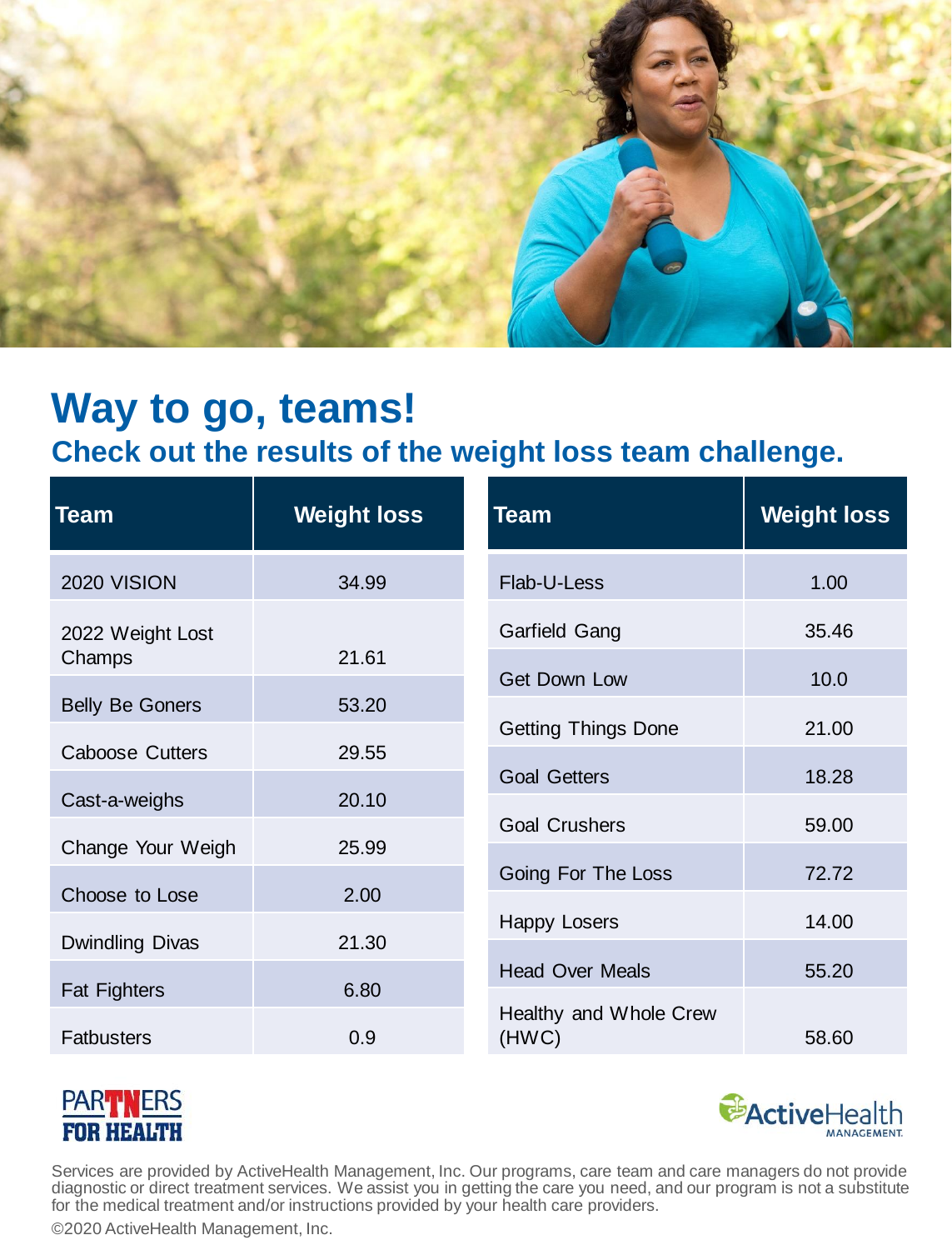

### **Check out the results of the weight loss team challenge.**

| Team                  | <b>Weight loss</b> | <b>Team</b>               | <b>Weight loss</b> |
|-----------------------|--------------------|---------------------------|--------------------|
| <b>Healthy Living</b> | 33.66              | Lose to Win Again         | 99.60              |
| <b>Healthy Vibes</b>  | 21.00              | Losing it and loving it   | $+6.00$            |
| Hump Day Winners      | 47.80              | Mary's Mighty warriors    | 12.20              |
| I'm Losing It         | 7.00               | Meltaways                 | 9.90               |
| Jiggle Giggle         | 44.28              | <b>Metabolic Boosters</b> | 18.72              |
| Journey 21            | 82.00              | Mind over Fatter          | 24.40              |
| Late To The Party     | 14.00              | <b>Monday Motivation</b>  | 49.60              |
| Lean Rangers          | 22.12              | <b>Movers and Shakers</b> | 59.68              |
| Less Than Thursday    | 1.4                | Natalie's Minions         | 17.40              |
| Let's Do This         | $+15.30$           | <b>New Dimensions</b>     | 20.00              |
| Lighten Up 2021       | 23.71              | On The Weigh Down         | 12.00              |





Services are provided by ActiveHealth Management, Inc. Our programs, care team and care managers do not provide diagnostic or direct treatment services. We assist you in getting the care you need, and our program is not a substitute for the medical treatment and/or instructions provided by your health care providers.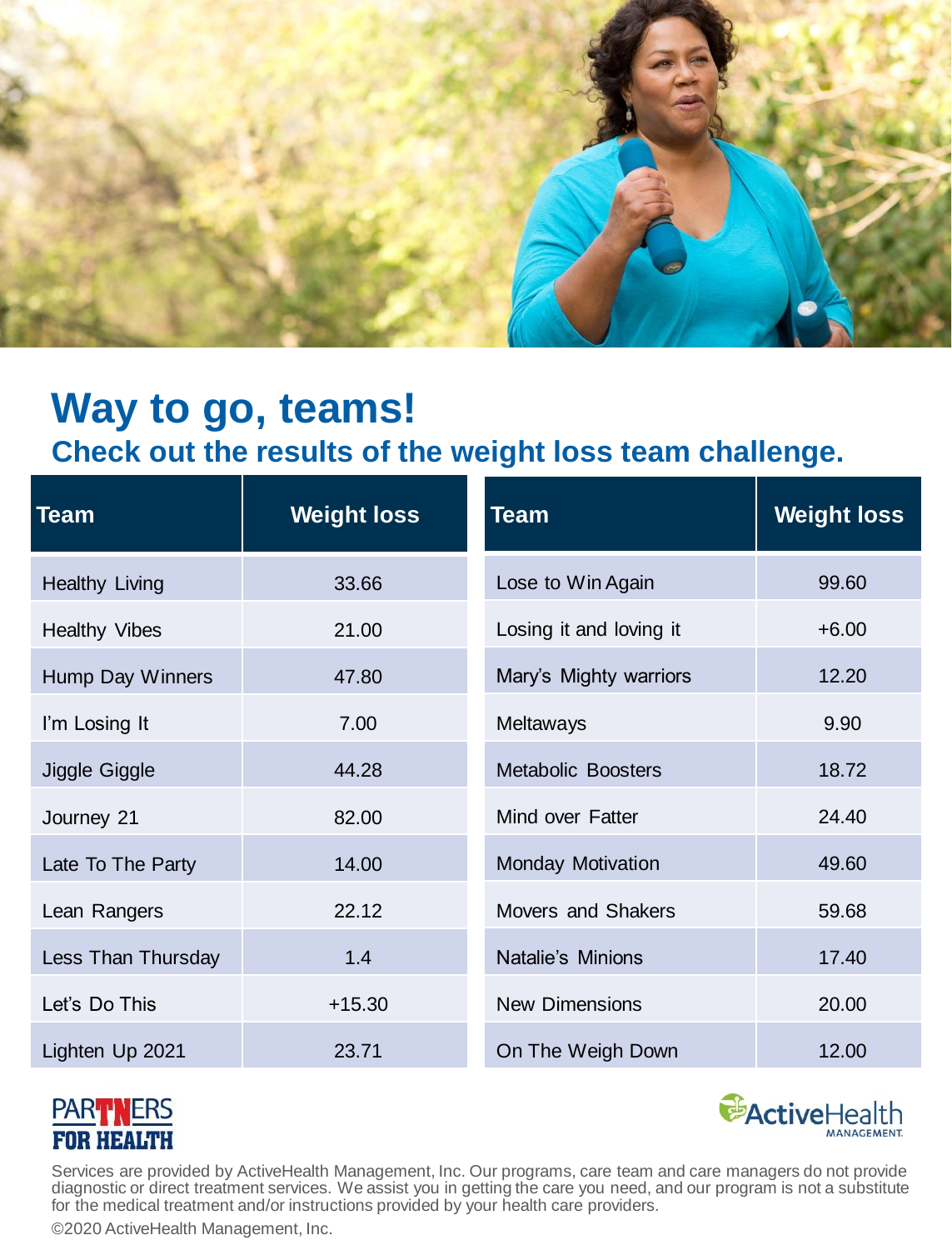

### **Check out the results of the weight loss team challenge.**

| Team                       | <b>Weight loss</b> | <b>Team</b>                         | <b>Weight loss</b> |
|----------------------------|--------------------|-------------------------------------|--------------------|
| One Step at a Time         | 49.90              | Step By Step                        | 15.00              |
| <b>Portion Controllers</b> | 12.00              | Team Do Better, Be<br><b>Better</b> | 22.00              |
| <b>Pound Crushers</b>      | 3.00               | <b>Team Fresh Start</b>             | 4.14               |
| Refining the Rump          | 14.94              | <b>Team Goal Driven</b>             | 14.20              |
| See it Through, in '22     | 23.00              | <b>Team Mealtaways</b>              | 137.00             |
| <b>Shredders</b>           | 16.57              | Team Non-Negotiable                 | 4.00               |
| <b>Skinny Dippers</b>      | 16.90              |                                     |                    |
| <b>Slim Fitted</b>         | 45.46              | <b>Team Positive Energy</b>         | 87.95              |
| <b>Smarties</b>            | 24.76              | Team Take It Off                    | 13.00              |
| <b>Sole Trainers</b>       | 0.51               | Team TN                             | 14.00              |





Services are provided by ActiveHealth Management, Inc. Our programs, care team and care managers do not provide diagnostic or direct treatment services. We assist you in getting the care you need, and our program is not a substitute for the medical treatment and/or instructions provided by your health care providers.